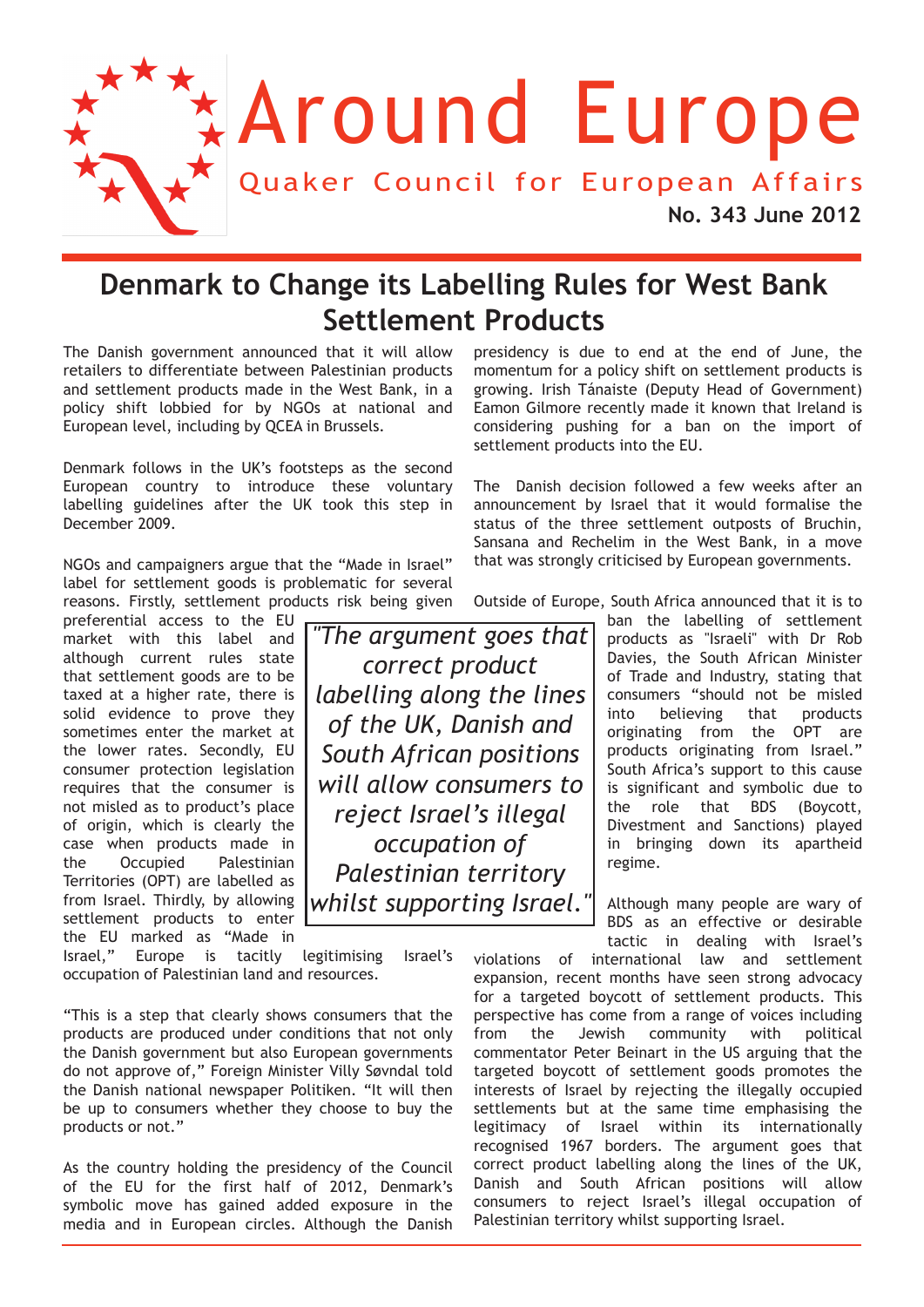In fact, the argument for labelling West Bank products correctly goes beyond BDS. It is about governments refusing to accept the position that settlements are part of Israel. The international community has unanimously rejected the annexation of Palestinian land beyond the 1967 Green Line and we must not undermine this position by allowing the settlements to trade under the name of Israel.

QCEA welcomes Denmark's decision to allow voluntary differentiation of labelling for products originating in the West Bank in its supermarkets. These new rules empower consumers and send a message to Israel that Denmark does not accept that settlements, which are illegally occupied in contravention of the Fourth Geneva Convention, are on Israeli land. QCEA continues to advocate on the issue of Israeli settlement products entering the EU market.

*Hannah Slater*

### **KEEP UP-TO-DATE WITH THE QCEA BLOG**

To receive email notifications of all new blogs subscribe on the QCEA blog home page at qceablog.wordpress.com

## **"All Change!" at the Quaker Council for European Affairs**

After a decade of representing Quakers in Brussels, Liz Scurfield and Martina Weitsch are handing over the reins. Over the past 33 years, successive Representatives have acted as the voice of Quakers at European institutions. After ten years of hard work in Brussels, Liz and Martina are the longest serving Representatives in the history of QCEA. However, from October 2012, the Quaker voice in Brussels will have two new faces.

Alexandra "Sasha" Bosbeer, a Friend of 20 years' standing says: 'This opportunity to promote Quaker values is very exciting, and I am very much looking forward to two-way communication with other European Quakers on issues of importance to us.'

Internationalism has always been a part of Alexandra's life, starting with a childhood spent in three countries with a mixed-nationality family and later working in a wide range of countries. She has recently been blogging about her experiences in Central America and thoughts regarding social injustice from a Quakerly point of view. She was also lately involved in witnessing and supporting the Occupy movement in Portland, Oregon, together with local Quakers. Alexandra's previous experience includes managing part of the international accreditation programme for the Forest Stewardship Council (FSC) and fifteen years in Ireland teaching environmental and social forest management. In addition to photography and blogging, she is a keen potter.



Alexandra "Sasha" Bosbeer

Gordon Matthews, a birthright Friend, and a former Senior Volunteer at QCEA is 'passionately committed to working for justice, peace and environmental sustainability, and especially looking forward to engaging in advocacy on behalf of Quakers at the European level.'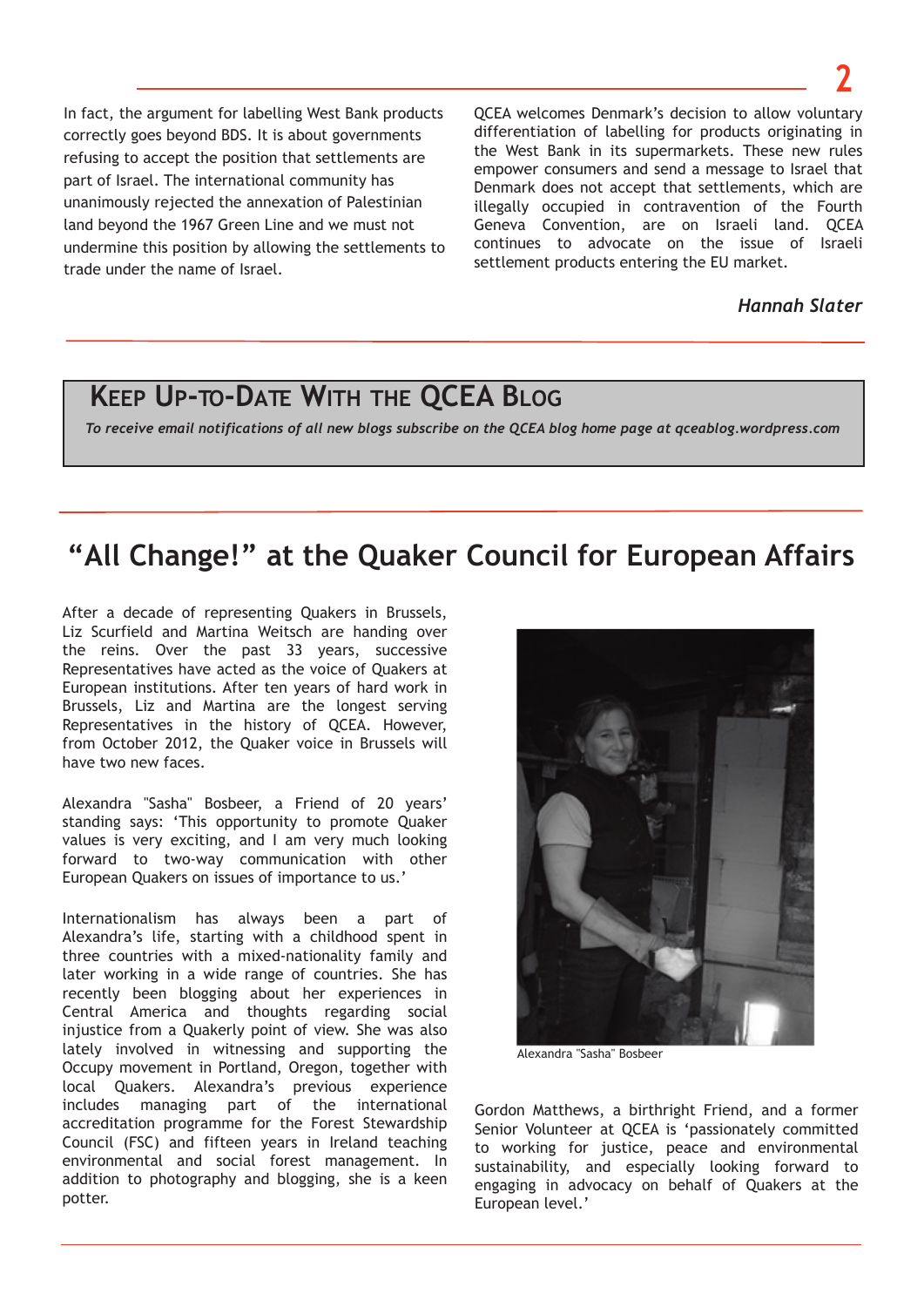**3**



Gordon Matthews

Gordon Matthews has been the warden of the Quaker Meeting House in Evesham since 2004. From 2007 to 2011 he served as a town councillor. Gordon attended Sidcot Friends School and studied environmental science at the University of Bradford. He lived at Woodbrooke Quaker Study Centre whilst training to be a teacher. He has worked for most of his adult life either for Quaker bodies or for ecumenical peace organisations. He has served with the Quaker Peace

Action Caravan (January – March 1981), the Fellowship of Reconciliation in England (1981-1986), Charney Manor (1987-1990), Church & Peace (1990-1997), and Quaeker-Hilfe (1998-2001).

Liz and Martina, looking back over these last 10 exhilarating years in which they have been privileged to serve Friends as their voice in Europe, reflect on their contributions to policy development, and to the growth and prospering of a number of NGO networks inspired and co-founded by QCEA. Martina and Liz are delighted to leave the solid foundations they have built with such capable successors to take the work forward in new directions. Liz comments, 'We are handing over an organisation that is well known to and well respected by decision-makers and NGO colleagues alike.' Martina adds, 'A decade of continuous management has put QCEA on solid ground with a heightened profile among European Quakers and others.' Liz and Martina are also proud to leave a beautifully renovated Quaker House Brussels. This resource acts as a central meeting point for many groups and organisations as well as the physical presence of Friends in Belgium.

For further information or additional comment, please contact: Richard Condon, Clerk of QCEA (richardcondon@clearwire.be)

From 1 October 2012, Alexandra and Gordon can be contacted at QCEA. Their respective e-mail addresses will be abosbeer@qcea.org and gmatthews@qcea.org

### **In the Time of your Life, Live, Love and Lobby(!)**

I am regularly asked – indeed, demanded – to say how I think we should be leading sustainable lives. The logic being, not everyone is a trained scientist, nor are they fortunate enough, as I am, to work on sustainability issues full-time. My stock response is, "lobby your politicians", followed closely by, "how do the lifestyles you take for granted look in light of the command to love?".

Perhaps expecting – indeed, hoping – I would say renewable energies and recycling, an awkward silence typically ensues. Despite widespread awareness of sustainability issues, people do not experience themselves as having real alternatives, and typically do superficially little.

At QCEA, we staunchly believe the public have been underestimated to deliver on sustainable policies. But the public should not be fooled into thinking that consumer choice can make our economies green. As the BBC's "Ethical Man" and his family found out to their chagrin (having got rid of the car, insulated their home, replaced all their light bulbs, stopped flying, turned down the thermostat, changed the way they ate, and their profligate patterns of waste), they were only to manage to cut their total emissions by just 22 per cent. Such a formidable personal response, even if emulated by every soul on the planet, is simply inadequate when the minimum greenhouse gas emissions reduction is of the order 90+ per cent (compared to 1990 levels) by 2050.

The significant barriers to sustainability remain cultural, institutional and systemic. Hence the need to lobby governments, at every level, from the local to the supranational. Not only to ensure that the right set of standards and regulations are put in place to edit out unsustainable alternatives before they reach consumers, but more importantly, as they concern the wider political ambition based on just and sustainable relationships, and reverence for the ecosystems to which we are an part.